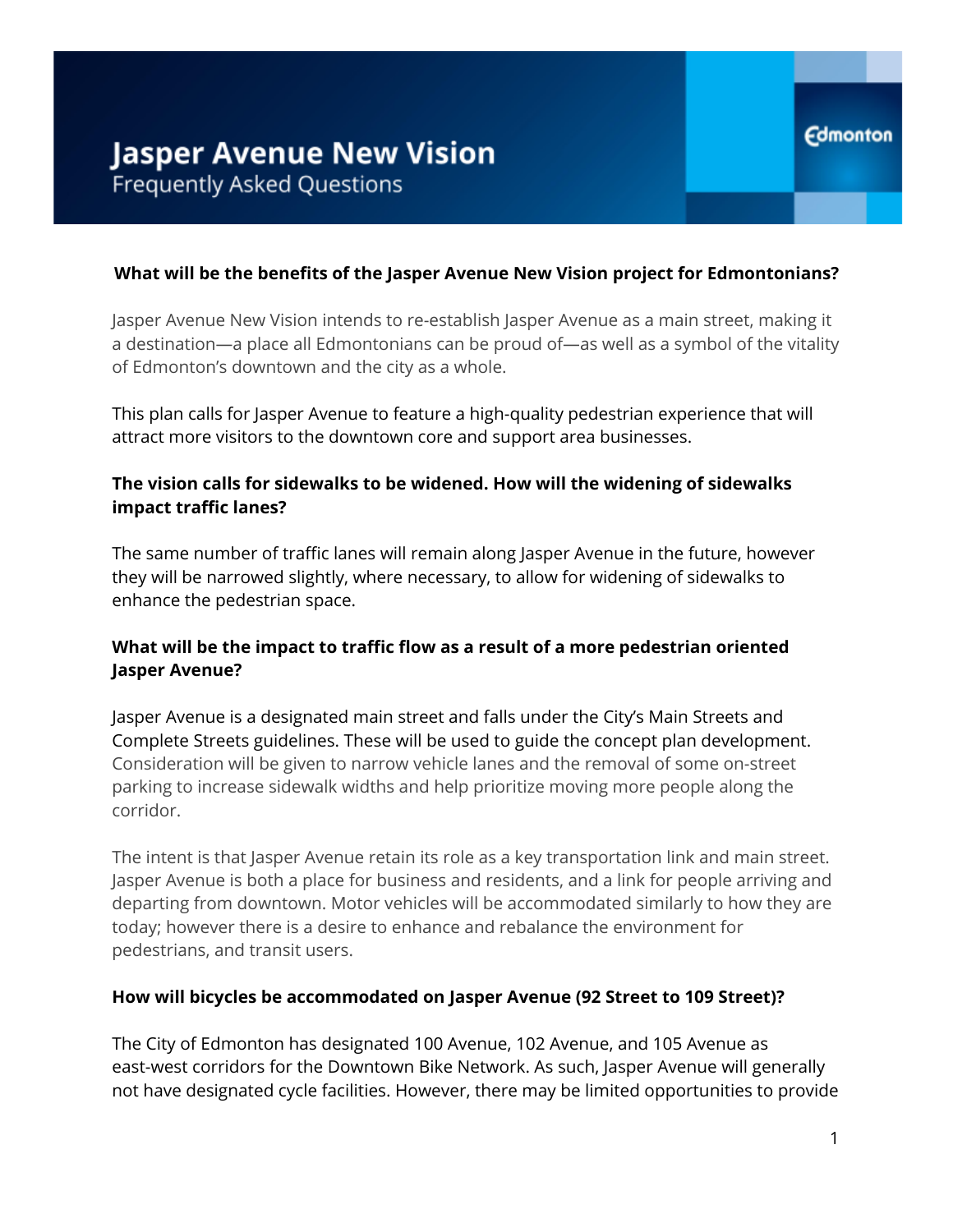cycle facilities at targeted locations along the study corridor. The Downtown Bike Network crosses Jasper Avenue at 96 Street, 103 Street, 106 Street and, potentially, 99 Street. This project will look at the feasibility of tying into the City's bike grid.

#### **When is construction scheduled to take place?**

Phase 1 construction from 100 Street to 102 Street was completed in 2013. Phase 2 construction from 96 Street to 100 Street is scheduled to begin in 2019. Construction is expected to last at least 2 years. The project team will be coordinating the Phase 2 work with other construction work in the area. There is no schedule for construction of the remaining sections of the avenue as funding is not currently available.

# **What is the Main Streets Guideline and what role does it play in the development of the Jasper Avenue New Vision concept plans?**

A guideline for designing Edmonton's main streets was created in 2015. Jasper Avenue was designated a main street in 2016. The Main Streets Guideline, together with the Jasper Avenue New Vision, will be used to guide the development of the concept plans.

Main streets are both important places and important transportation links. Both these functions need to balance. Main streets are designed to:

- Improve the pedestrian experience
- Entice people to linger by widening sidewalks
- Provide additional space for street furniture and landscaping
- Buffer pedestrians from traffic

# **How will this project blend with other downtown projects like The Quarters, etc?**

The Jasper Avenue New Vision will identify an upgraded road and streetscape along the entire study area that will provide an aesthetically pleasing Jasper Avenue streetscape that complements adjacent projects, including: the Armature (96 Street from Jasper Avenue to 103A Avenue); Experience Jasper Avenue (109 Street to 124 Street); and other private land developments.

# **How will the Jasper Avenue New Vision (92 Street to 109 Street) and Imagine Jasper Avenue (109 Street to 124 Street) projects work together?**

The intent is for Jasper Avenue New Vision and Imagine Jasper Avenue to share some design elements to ensure continuity along the avenue.